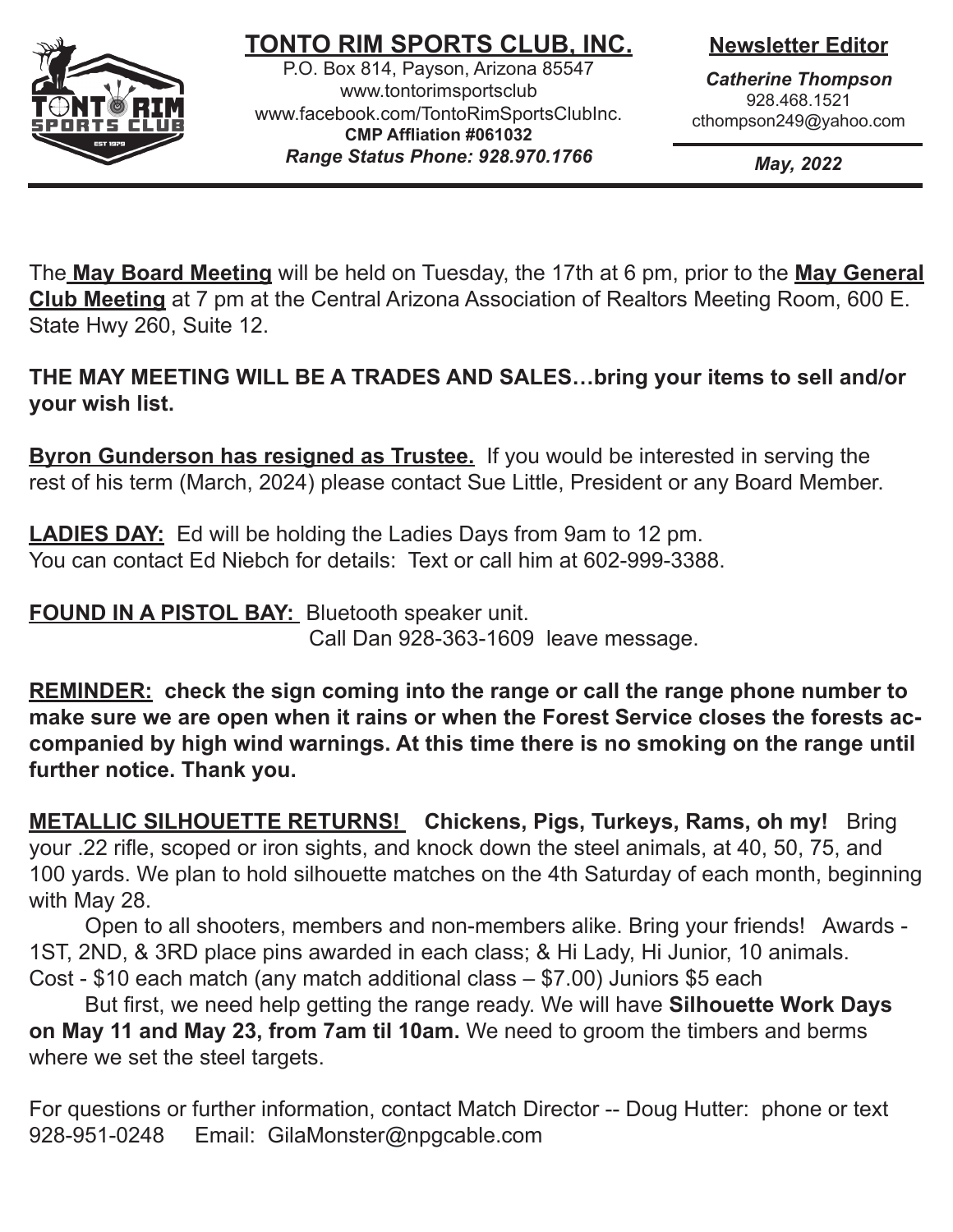#### **Tonto Rim Sports Club P.O. Box 814, Payson, AZ 85547 Issue #101 May, 2022** Range Event Calendar: For scheduling and/or modification please email trscscheduler@gmail.com.

Request must be made 4 weeks in advance of need. Range conditions, call 928.970.1766.

**Discipline Match Directors:** High Power: Brett Hill 602.909.4516; Steel Challenge: Jim Kennedy 928.970.0033; Basic Practical Tactical: Mike Spaulding 928.468.1216; USPSA: E.T. Saffon 480.227.5045; Action Shooting: Clay Davis 760.473.2242; DOB: Sheldon White 928.474.1182; Archery: OPEN; Rimfire Fun Shoot: Clay Davis 760.473.2242

> **14 7***8a-2p* SCSA Tier 1 Steel<br>Challenge Bays 1 - 4.<br>Set-up - 8am - Shoot at<br>9am **21** *8a-2p* USPSA Level 1<br>Match Pistol Bays 1-5,<br>Set Up at 8AM Shoot at<br>9AM **Set-up - 8am - Shoot at** Saturday Sunday Monday Tuesday Wednesday Thursday Friday Saturday**8a-2p SCSA Tier 1 Steel Set Up at 8AM Shoot at** *8a-1p* PUBLIC DAY -<br>New Member sign up<br>9am - 1pm *8a-1p* PUBLIC DAY -<br>New Member sign up<br>9am - 1pm **Match Pistol Bays 1-5,** 8a-1p PUBLIC DAY -<br>New Member sign up **New Member sign up 8a-2p USPSA Level 1 New Member sign up Challenge Bays 1 - 4. New Member sign up 8a-1p PUBLIC DAY - 8a-1p PUBLIC DAY - 8a-1p PUBLIC DAY -** 9am - 1pm **9am - 1pm 9am - 1pm 9am - 1pm** Jim Jones Shooting Range Event Calendar. For Scheduling, please email trscscheduler@gmail.com <u>ლ</u> **620** Pistol Bays 1 & 2<br>reserved for USPSA<br>*3p-6p* Setup for First<br>Saturday USPSA match<br>Bays 1-5 **Saturday USPSA match** *8a-8p* Payson Police -<br>Long Distance Range<br>(25 -300 yard) *8a-8p* Payson Police -<br>Long Distance Range<br>(25 -300 yard) Friday **8a-8p Payson Police - Long Distance Range 8a-8p Payson Police - Long Distance Range 3p-6p Setup for First reserved for USPSA Pistol Bays 1 & 2 (25 -300 yard) (25 -300 yard) 512**  $\frac{6}{1}$ **18 19** Pistol Pistol Pistol Thursday **Thursday Shoot Pistol Thursday Shoot Pistol Thursday Shoot Pistol** *8a-2p* Practical<br>Thursday Shoot<br>Bays 1 & 2<br>Sign up by 9AM *8a-2p* Practical<br>Thursday Shoot<br>Bays 1 & 2<br>Sign up by 9AM *8a-2p* Practical<br>Thursday Shoot<br>Bays 1 & 2<br>Sign up by 9AM **Sign up by 9AM Sign up by 9AM Sign up by 9AM 8a-2p Practical 8a-2p Practical 8a-2p Practical Bays 1 & 2 Bays 1 & 2 Bays 1 & 2**  Wednesday **4** $\frac{8}{1}$ **11** *8a-12p* Long Distance<br>Range (25-300yard)<br>Closed for Weed<br>Control 7a-10a Long Distance<br>Riffle Range (25-300<br>yard) closed for work<br>*8a-12p* Public Range<br>Consed for Weed<br>Consed in till Noon **8a-12p Long Distance 7a-10a Long Distance yard) closed for work 8a-12p Public Range Range (25-300yard) Rifle Range (25-300 Closed for Weed Closed for Weed 8Am till Noon** <u>ო</u>  $\frac{0}{1}$  $\overline{1}$  **10 16 17** 7p-9p TRSC Members<br>Meeting Trades N Sales<br>- Central AZ Realtor<br>Meeting Room 6p-7p TRSC Board<br>Meeting - Central AZ<br>Realtor Meeting Room Tuesday **Meeting Trades N Sales Realtor Meeting Room 7p-9p TRSC Members Meeting - Central AZ - Central AZ Realtor** 6a Deaf Old Blind<br>Breakfast at Tiny's 6a Deaf Old Blind<br>Breakfast at Tiny's 6a Deaf Old Blind<br>Breakfast at Tiny's **Breakfast at Tiny's Breakfast at Tiny's Breakfast at Tiny's 6p-7p TRSC Board 6a Deaf Old Blind 6a Deaf Old Blind 6a Deaf Old Blind Meeting Room**  $\mathbf{\Omega}$  $\frac{6}{1}$ **9**Monday **815** *9a-2p* Basic Practical<br>Tactical Shooting Bay 1<br>Setup 9AM Shoot at<br>10AM **1***8a-12p* Highpower Rifle<br>Match 200 & 300 Yd<br>Rifle Range 8:00 am -<br>Noon **8a-12p Highpower Rifle Tactical Shooting Bay 1** Sunday **Rifle Range 8:00 am - 9a-2p Basic Practical Setup 9AM Shoot at Match 200 & 300 Yd**

Tonto Rim Sports Club<br>2022-May<br>Jim Jones Shooting Range Event Calendar. For Scheduling, please email trscscheduler@gmail.com Tonto Rim Sports Club 2022-May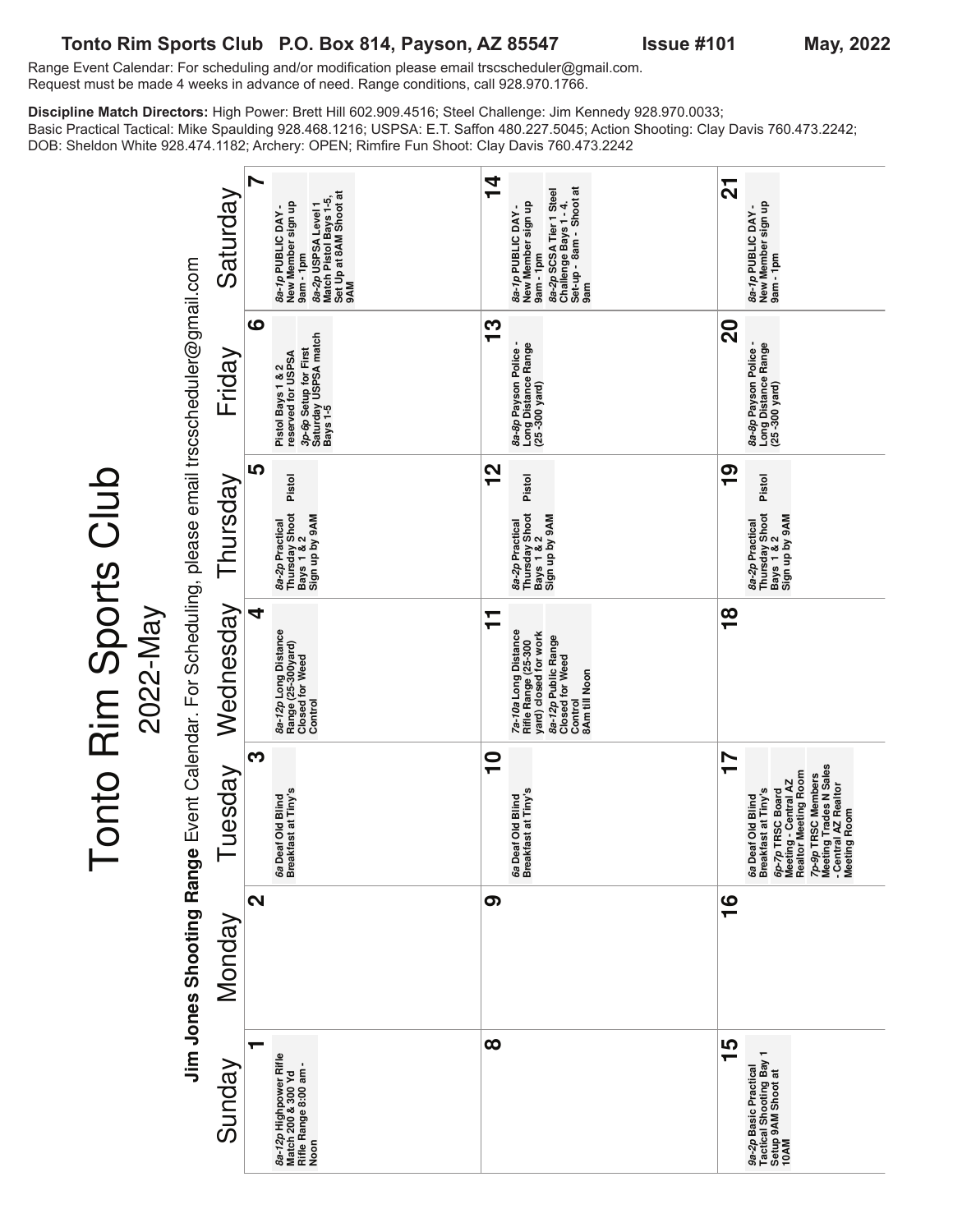### **CLASSIFIED ADS: MEMBERS ONLY** *(ALL FEDERAL, STATE AND LOCAL LAWS APPLY)*

The TRSC is not responsible for accuracy of items listed. Advertisement of items relating to the shooting sports are accepted on a space available basis from members of the TRSC. All ads must be submitted for the newsletter by the 15th of the month to be in the next month's newsletter. It will be run for a maximum of 60 days. Contact the Newsletter Editor or the Public Relations person to place your ads.

| <b>FOR SALE:</b>                                                                                    |              |             | Smith & Wesson M&P 9mm Pro Series, 3 mags. \$500.<br>Black Scorpion completion holster (fits Glock 17/19), 4 mag carriers. \$75.<br>2 each 4 lb VihtaVuori N330. \$120 ea.<br>2 each 1 lb VihtaVuoti N320. \$40 ea.                                                                                                                                  |                                                  |                        |      |        |      |  |
|-----------------------------------------------------------------------------------------------------|--------------|-------------|------------------------------------------------------------------------------------------------------------------------------------------------------------------------------------------------------------------------------------------------------------------------------------------------------------------------------------------------------|--------------------------------------------------|------------------------|------|--------|------|--|
|                                                                                                     |              |             | 1000 rnds 45ACP, 230 gr factory reload. \$0.40/rnd.                                                                                                                                                                                                                                                                                                  |                                                  | Call Bill 602-769-1795 |      | $5/22$ |      |  |
| FOR SALE: Smith and Wesson model 57 no dash in presentation case. Excellent condition \$1,400.00.   | 928-978-2445 |             | Swedish Mauser WW2 sniper rifle 41-b. Has Weaver 4x scope. Set up for Vintage Sniper matches.6.5x55 cal. \$1,500.00                                                                                                                                                                                                                                  |                                                  | 5/22                   |      |        |      |  |
| FOR SALE: DPMS AR10 308/7.62 x 51 Early St.Cloud, Minnesota w/Bayonet Lug, Vortex Scope 2 x 8 x 32, |              |             | and 11 DPMS MAGS (20 Rd)<br>Contact Charlie: 928-951-6827 or 928-468-1521                                                                                                                                                                                                                                                                            | \$1,200.00                                       |                        |      |        | 4/22 |  |
| <b>AMMO FOR SALE:</b>                                                                               |              | 1 Box 25 rd | 6 Boxes 5rd ea 10 Gage Double 00 buck \$15 ea<br>2 Boxes 25 rd ea 10 Guage 4 shot \$30 ea<br>71 rds 38-40 Winchester \$40<br>7 Boxes 20 rd ea .308 168gr \$ 15 ea<br>17 rds 6MM free to good home<br>email to csjones@theriver.com                                                                                                                   | 10 Guage 2 Shot \$30                             |                        | 4/22 |        |      |  |
| <b>FOR SALE:</b>                                                                                    |              |             | Smith & Wesson M&P 9mm Shield Plus Performance Center handgun<br>including 1ea 10 round and 13 round magazine. HI-VIZ Litewave H3 Tritium/Litepipe sights. Matte black polymer<br>frame, stainless steel barrel and slide with Armornite finish. Only 40 rounds fired. With box and instruction<br>manual, priced at \$600. Call Jim at 928-595-4396 |                                                  |                        | 4/22 |        |      |  |
| <b>FOR SALE:</b>                                                                                    |              |             | (1) 2 XD magazines .45ACP. (They are fully loaded with ammunition)  \$20.00 each or both for \$30.00.<br>(2) Reloading accessories. One is a very large funnel and the second is a hand cranked tumbler.<br>I would like \$10.00 for the funnel and \$30 for the tumbler.<br>Call Peri Cline 928-478-6000                                            |                                                  |                        |      | 4/22   |      |  |
| FOR SALE: Trail-Boss Sealed New Old Stock as was shipped in Hazmat Carton.                          |              |             | "5 lb" Jug IMR for \$150.00 or 2 "5 lb" jugs for \$300.00<br>Call Dan 928-363-1609 or mbenz4x4@gmail.com Leave Message.                                                                                                                                                                                                                              |                                                  |                        |      |        | 4/22 |  |
| <b>FOR SALE:</b>                                                                                    |              |             | 38 Super ammo, 109 rounds total: Win silver tips, PMC JHP, Corbon XTP JHP, & R-P FMJ -<br>Crimson Trace Laser Grips for SigSauer P226. Model LG-326 as brand new.<br>Were \$330 when bought asking \$125.<br>CALL DAVID: 818-554-5697                                                                                                                | (# of rounds: 44, 39 11, 15). \$90 or best offer |                        |      | 4/22   |      |  |